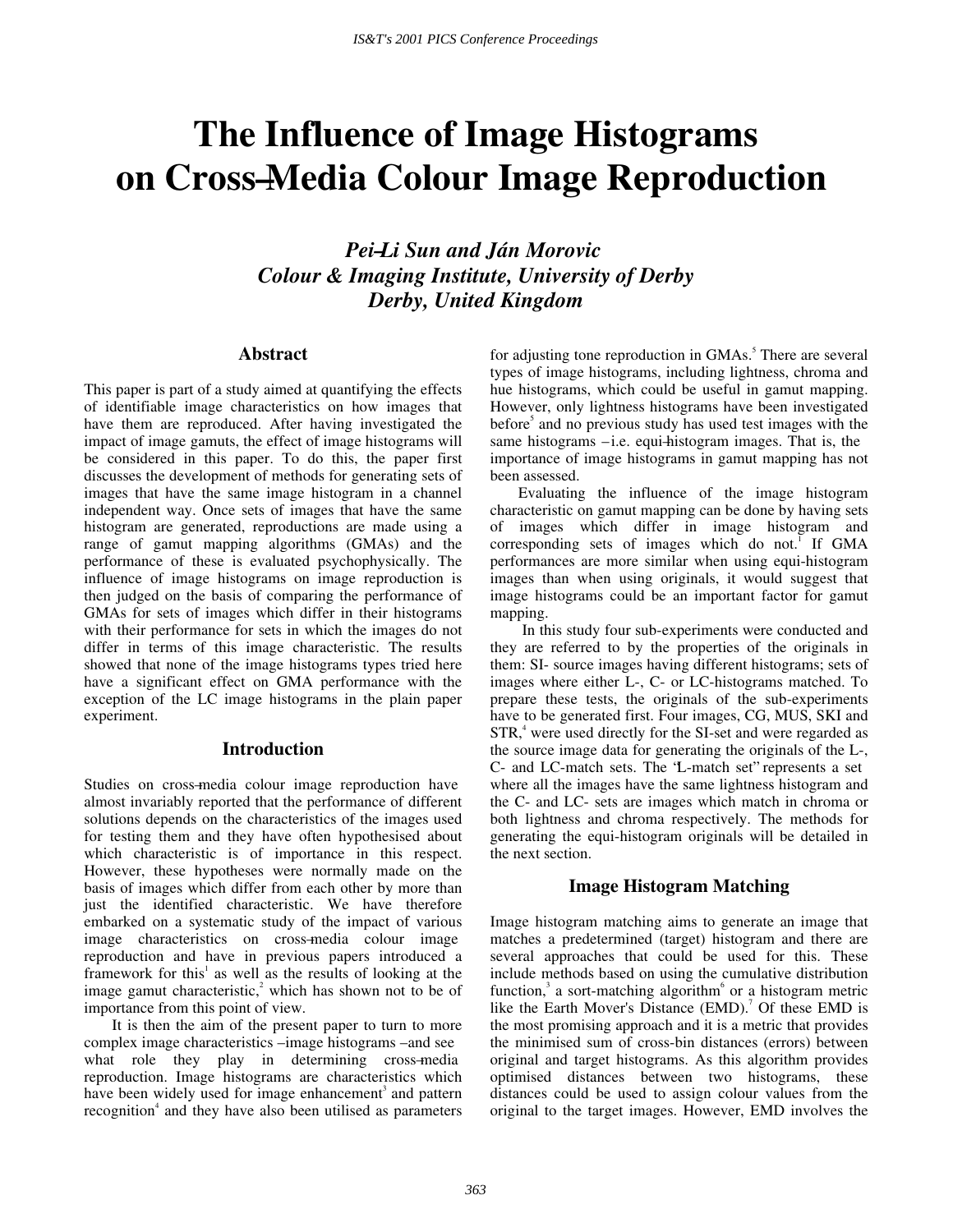use of iterative, linear programming techniques and the processing is hence expensive for increasing bin numbers and it can give errors when the optimisation finds not a global but a local minimum. However, existing techniques either are not exact in the match they provide, are impractical for large images or involves the use of iterative, linear programming techniques which can give errors when the optimisation finds not a global but a local minimum. To overcome these problems, an Exact Histogram Matching (EHM) algorithm<sup>8</sup> was derived for this project. It is a simple, non-iterative algorithm, which is suitable for both large-size images and histograms having large numbers of bins and which results in a multi–valued transformation of the original image whereby enabling it to exactly match the target histogram.

In these tests, the mean histogram of the four source images was regarded as the target histogram. The reason for using the mean as the target is to make approximately equal changes to each of the four source images. As the total number of pixels was different for each image, each image's percentage rather than frequency histogram was used for the histogram averaging.

To evaluate the difference between two image histograms, match distance<sup>7</sup> -  $d<sub>M</sub>$  which uses cumulative histograms for dissimilarity measures was used as it is easy to implement and provides reasonable results corresponding to human vision. However, the scale of the metric is dependent upon both total pixel and bin numbers. There is no fixed maximum in the metric and the absolute value is therefore difficult to interpret. A modification was therefore made and is shown in Equation 1. Here  $d_M$ , t, o,  $H^c$ , n and *bins* represent modified match distance, target, original, cumulative histogram, total number of pixels and binnumbers of the image histogram respectively. In the modified metric, zero represents no difference between histograms and 100 is the result one would get when comparing a completely black image with a completely white one in lightness terms.

$$
d_M = \frac{100}{(bins - 1)} \sum_{i=1}^{bins} \left| \frac{H_{ii}^c}{n_t} - \frac{H_{oi}^c}{n_o} \right|
$$
 Equation 1

Note that, in this study, the number of bins for both lightness and chroma histograms was set as to 256 and that intervals were 1/2.55 and 1/2 units for lightness and chroma respectively.

#### **Problems of Image Histogram Matching**

The EHM algorithm mentioned above can provide an exact histogram match of any two images in a channel independent way whereby "channel independent" means that when images are histogram matched, this is done on a channel–by–channel basis. This is simpler and much faster than methods dealing with simultaneous adjustment of multiple channels (e.g., Lab pixel–to–pixel matching based on 3D– histogram). However, when using such channel independent matching techniques, some colours can be

transformed to outside the original medium gamut and methods for overcoming this problem are needed.

#### **Solving Out–of–Gamut Problems**

For the L–match experiment, after the EHM calculation, one can easily use a lightness– preserving chroma clipping (LPCC) GMA to bring all out–of–gamut colours onto the gamut boundary without changing the lightness histogram.

In the case of the C–match experiment, simply using a chroma– preserving lightness clipping (CPLC) GMA might not be sufficient as those colours which are more chromatic than their medium gamut cusps will map to the cusp and the histogram will not match the target. Both the CPLC GMA and an approach where EHM followed by hue–preserving min. ∆E clipping iterate (referred to as IHEC here) have been tested. The number of iterations of IHEC was set as to be ten and based on a single target histogram which is the averaged C–histogram of the four source images. The results showed the IHEC approach to be superior to CPLC only for the STR image.

The case of the LC–match experiment is even more complex as the chroma histogram will change when trying to maintain the lightness histogram and vice versa and as it is therefore a dilemma to fit both lightness and chroma histograms simultaneously. An iterative approach was used where EHM was first applied for matching the target histograms and this was followed by a GMA for bringing all colours in– gamut. As image histograms could still mismatch after the GMA, the process was iterated. In this approach, there are three key components: GMA, target histogram and number of the iterations and their influence has also been evaluated. There were five GMAs (LPCC, CPLC, hue– preserving min. ∆E clipping [HEC], cusp clipping, image–to–medium gamut compression towards the cusp) that have been tested using two iterations of the approach and the overall results showed that HEC performed best.

There are two possible approaches to generating target histograms for histogram matching. One way is to use a single–target histogram (the mean histogram of the source images) in all iterations. The other way is to create a new target histogram for each iteration, which is based on the histograms of the four gamut–mapped images from the previous iteration. As more than one target histogram is used during such an iterative process, it will be called a multi– target approach. A comparison of these approaches for the C- and LC-match sets is illustrated in Figure 1. As can be seen, the iterative method can effectively decrease the mean errors in all four cases and the errors stabilise after a few iterations. In comparing the single– and multi–target approaches, the multi– target one was significantly superior in the LC–histogram matching case. However, the single– target approach performed better for C–histogram matching.

Based on the above evaluation, multi-target HEC with ten iterations was used for generating the originals of the LC-match set. Using this approach, the mean match distances  $(d_{\rm M}s)$  between histograms of pairs of images in the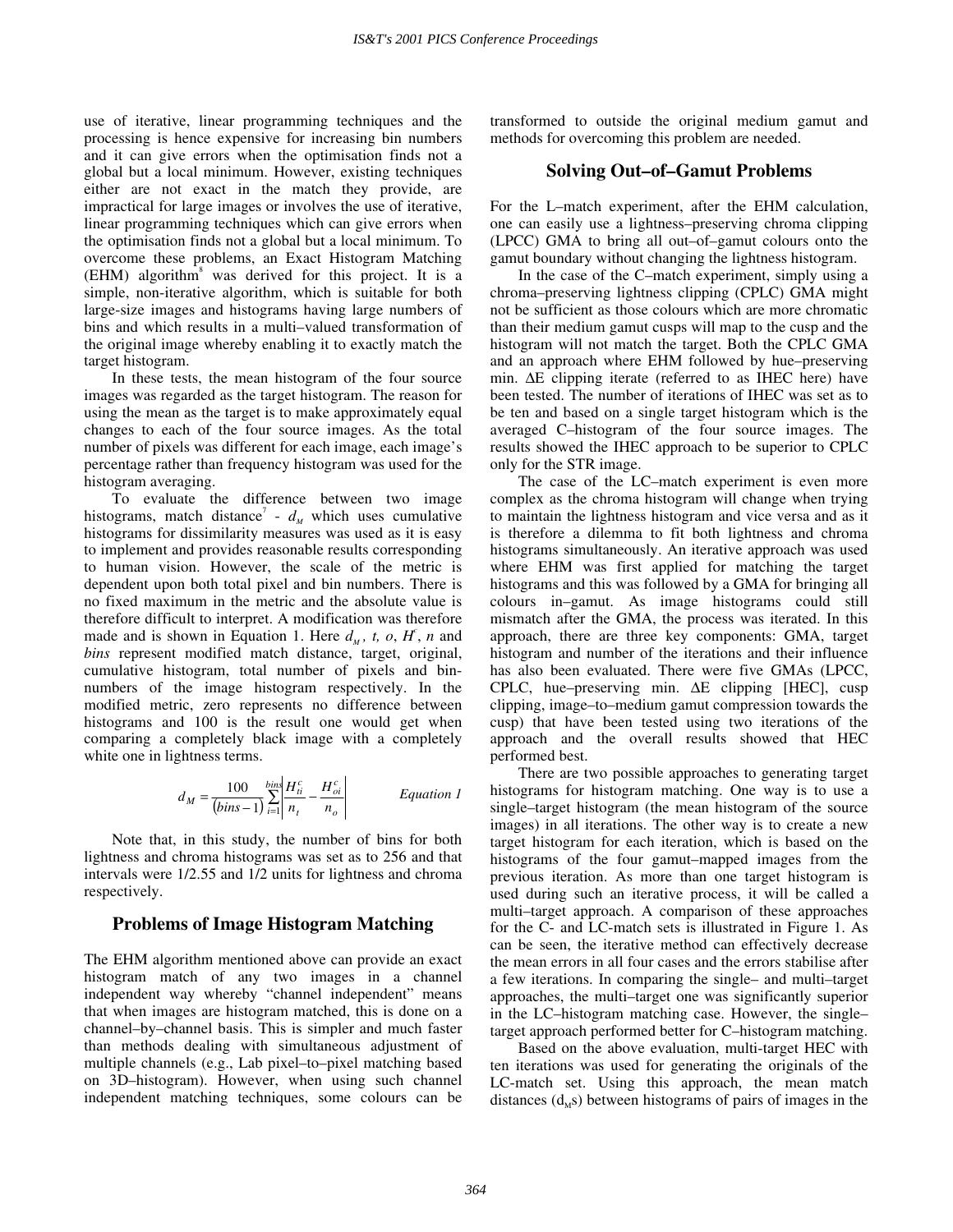LC-match set were 0.02 and 0.05 for the lightness and chroma histograms respectively. To put these values, which should ideally be zero (i.e. a perfect match), into perspective, the mean  $d_{\mu}$ s in the source image set were 5.53 and 3.77 for lightness and chroma respectively. Another way of evaluating the final gamut–corrected originals of the LC-match set is to compare them with the histogram–match images which, however, contain some out-of-gamut pixels by looking at the  $99<sup>th</sup>$  percentiles of the difference distributions. These ranged between 0.66 and 1.32 depending on the different images and were less than the threshold (1.9  $\Delta E^*$ <sub>ab</sub>) for perceiving image differences suggested by Uroz et al.<sup>9</sup> The colour differences between the exact histogram– match image and the gamut– corrected image can therefore be considered insignificant.



*Figure 1. Mean colour difference (*∆*E97s2) between histogram– match image and gamut–mapped images obtained using different target histograms in the HEC approach.* 

#### **Experimental Setup**

Once the originals are produced, the second step is to generate reproductions for the experiment. A CRT monitor characterised using a second-order gamma model with a mean error of 0.88  $\Delta E_{97s2}$  was the original medium. An inkjet printer characterised using an inverse  $10^3$  3D LUT with tetrahedral interpolation and a mean error of 2.08  $\Delta E_{9752}$ units was the reproduction medium. Each of the equihistogram originals were reproduced using four GMAs: CARISMA [Ca], GCUSP [Gc], SKNEE [Sk] & WCLIP [Wc]  $\textsuperscript{4}$  using the CAM97s2 colour space. Two substrates: high-resolution (hi-res) paper and plain paper, were used, resulting in a total of 128 reproductions.

Finally, a psychophysical experiment with 15 colournormal observers was carried out using the paired comparison technique in a binocular simultaneous viewing setup to obtain a measure of the GMAs differences. In the technique, all pairs of reproductions were be shown to observers alongside the original, the observers were asked to judge which of each pair of reproductions was closer to the original in terms of appearance.

#### **Results**

The relative accuracy (z-score) results of the experiment with 95% confidence intervals for each GMA are shown in Figure 2. The overall accuracy rankings of the four GMAs from the best to the worst were WCLIP, SKNEE, GCUSP and CARISMA. Looking at these z-scores does not directly show how image histograms influence GMA performance and a metric, named overall MD (overall mean of differences), is used to provide a single value for the agreement between sets of z-scores for different sets of images. The reason of choosing this metric over others (e.g., Pearson's correlation) is because it has the same unit as the z-scores and as it is sensitive to both correlation and range differences between sets of z-scores. The steps for obtaining the overall MD for a given substrate and histogram matching setup are as follows:

- 1. For each pair of images calculate four absolute differences (D) between pairs of z-scores which belong to the same GMA but to different images (i.e.  $D<sub>i</sub>$  is the difference between the z-score of  $GMA$ <sub>1</sub> for image 1 and GMA, for image 2 of the pair;  $D$ , relates to GMA<sub>2</sub>, etc.).
- 2. For each pair of images, average the four Ds from step 1 – these averaged results are referred to as MD and represent the agreement between the GMAs' performance for a pair of images.
- 3. Average the MDs from all pair combinations of the four images (i.e. 6 pairs). The result will be referred to as the overall MD and represents the agreement among the z-scores for the four images under a given setup.



*Figure 2. z-score for each GMA (Ca, Gc, Sk & Wc) in the test. Above: hi-res paper, bottom: plain paper.* 

Based on this method, the overall MDs for each histogram matching set and using the two substrates was calculated and is shown in Figure 3. In the diagram, the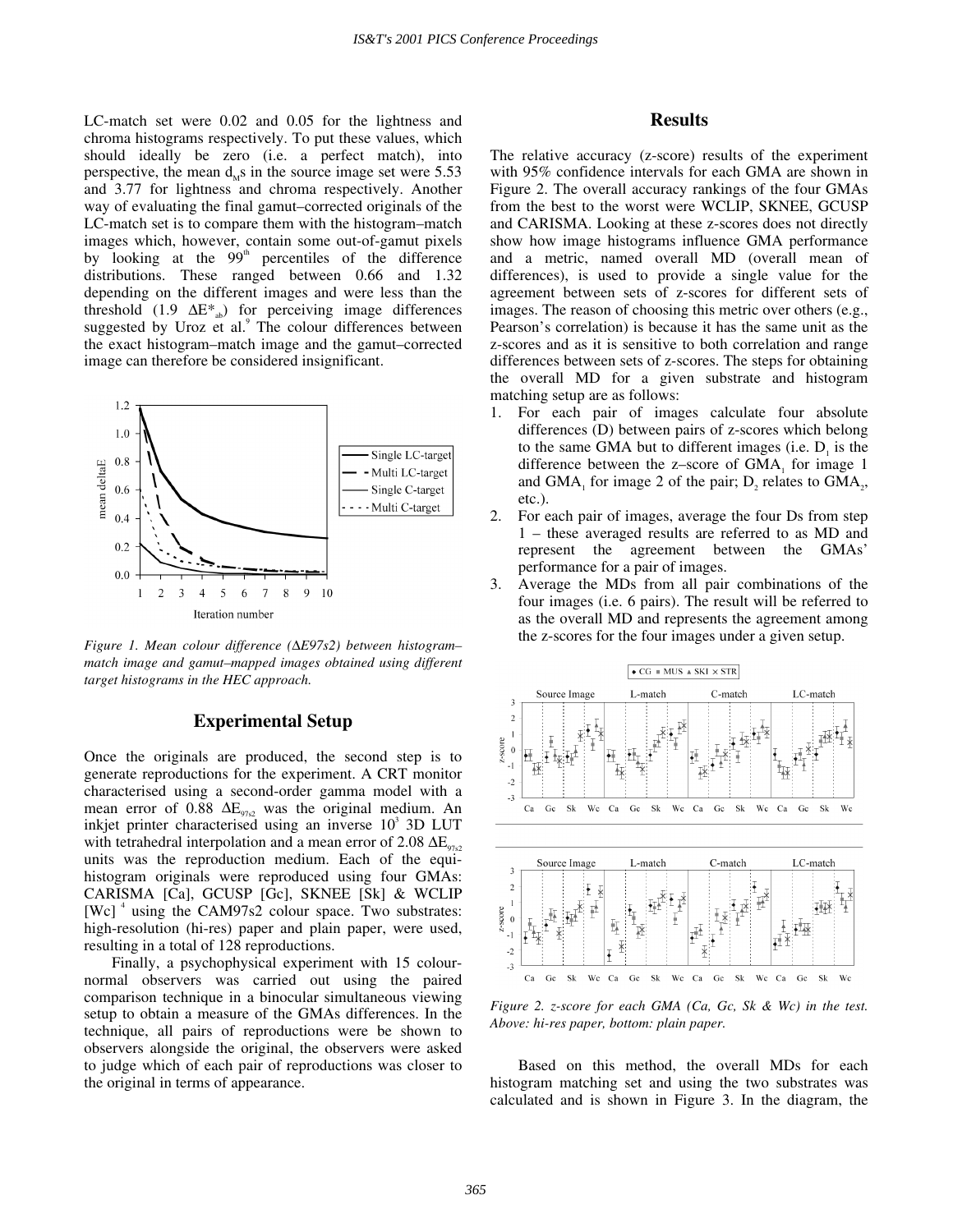error bars represent the 95% confidence interval of the dataset and zero overall MD represents an exact agreement of GMA performances for the four different images. The overall results show that for the plain paper substrate, the LC-match set gives a better agreement among GMA performances for the four images. In all other cases MDs for the various histogram match setups were not significantly different from those for the SI set. Concerning the difference of overall MDs resulting from the four matching techniques, larger variance was observed in the plain paper sets which could be due to the larger gamut difference that the GMAs were used for overcoming there.



 *Figure 3. Overall results of the image histogram test in terms of MD metric.* 

#### **Discussion**

The LC-match set (for the plain paper substrate) showed lower overall MDs than the other sets in this test. This suggests that when there are larger gamut differences between original and reproduction media, the agreement of GMA performances can be better for images having similar lightness and chroma histograms. This is already a useful direction to follow in the development of automatic colour reproduction systems as LC image-histograms could be used as an initial criterion for choosing what GMA to apply. It is also interesting to note that single channel (L- or C-) matching showed little difference from the source image set and that significant differences were obtained when the two channels were used simultaneously. This suggests that the agreement of GMA performances could be even better when more channels are used for the image histogram matching.

Looking at the differences caused by substrate, the overall MDs between the hi-res paper set and the plain paper set were evaluated and the results showed that performance variation was highest for the CG image and lowest for the MUS image (i.e. the image with a larger gamut and uniformly– coloured areas was more sensitive to changes than the image with a smaller gamut). On the other hand, the differences between matching setup (i.e.  $L<sub>-</sub>$ ,  $C<sub>-</sub>$  or LC– match) did not influence the order of the scores. Overall MDs for individual images for different histogram matching setups were also calculated and the results showed that some images (especially the MUS image) were sensitive to varying the histogram matching setup but others were not.

#### **Conclusion**

As some reductions of differences between results for individual images can be seen from the comparison of source and LC-match sets, it is suggested that the image histogram has under some circumstances got an effect on GMA performances. Full 3D histogram matching therefore should be investigated next before moving on to examine more complex image characteristics in terms of how they influence the performance of cross-media colour image reproduction. However, these results still show that it is not one of these image histogram characteristics that is responsible for the differences between how the individual test images are reproduced. Finding such an image characteristic involves looking to more characteristics that are more complex. Once a characteristics is found that influences inter–image reproduction differences, it will enable a greater degree of automation in cross–media colour image reproduction.

#### **Acknowledgements**

The authors would like to thank Tadashi Yoshida and Todd Newman (Canon R&D Center Americas, Inc.) for supporting this study.

#### **References**

- 1. J. Morovic and P. L. Sun, Methods for Investigating the Influence of Image Characteristics on Gamut Mapping, *Proc. IS&T/SID 7th Color Imaging Conference, 138-143, (1999).*
- 2. J. Morovic and P. L. Sun, The Influence of Image Gamuts on Cross– Media Colour Image Reproduction, *Proc. IS&T/SID 8th Color Imaging Conference,* 324– 329, (2000).
- 3. R. C. Gonzalez and R. E. Woods, *Digital Imaging Processing*, Addison Wesley, 175, (1992).
- 4. M. J. Swain and D. H. Ballard, Color Indexing, *International Journal of Computer Vision,* **7**(1): 11–32, (1991).
- 5. G. J. Braun and M. D. Fairchild, Image Lightness Rescaling Using Sigmoidal Contrast Enhancement Functions, *Journal of Electronic Imaging*, **8**(4): 380–393, (1999).
- 6. J. P. Rolland, V. Vo, B. Bloss and C. K. Abbey, Fast Algorithm for Histogram Matching: Application to Texture Synthesis, *Journal of Electronic Imaging*, **9**(1): 39-45, (2000).
- 7. Y. Rubner, C. Tomasi and L. J. Guibas, *The Earth Mover's Distance as a Metric for Image Retrieval,* Technical Report STAN-CS-TN-98-86, Department of Computer Science, Stanford University, (1998).
- 8. J. Morovic and J. Shaw, A Simple, Non-Iterative and Exact Histogram Matching Algorithm, *Pattern Recognition Letters* (Submitted for publication), (2001).
- 9. J. Uroz, M. R. Luo and J. Morovic, Colour Difference Perceptibility for Large–size Printed Images, *Proceedings of Colour Image Science 2000 Conference,* University of Derby, UK, 138-151, (2000).